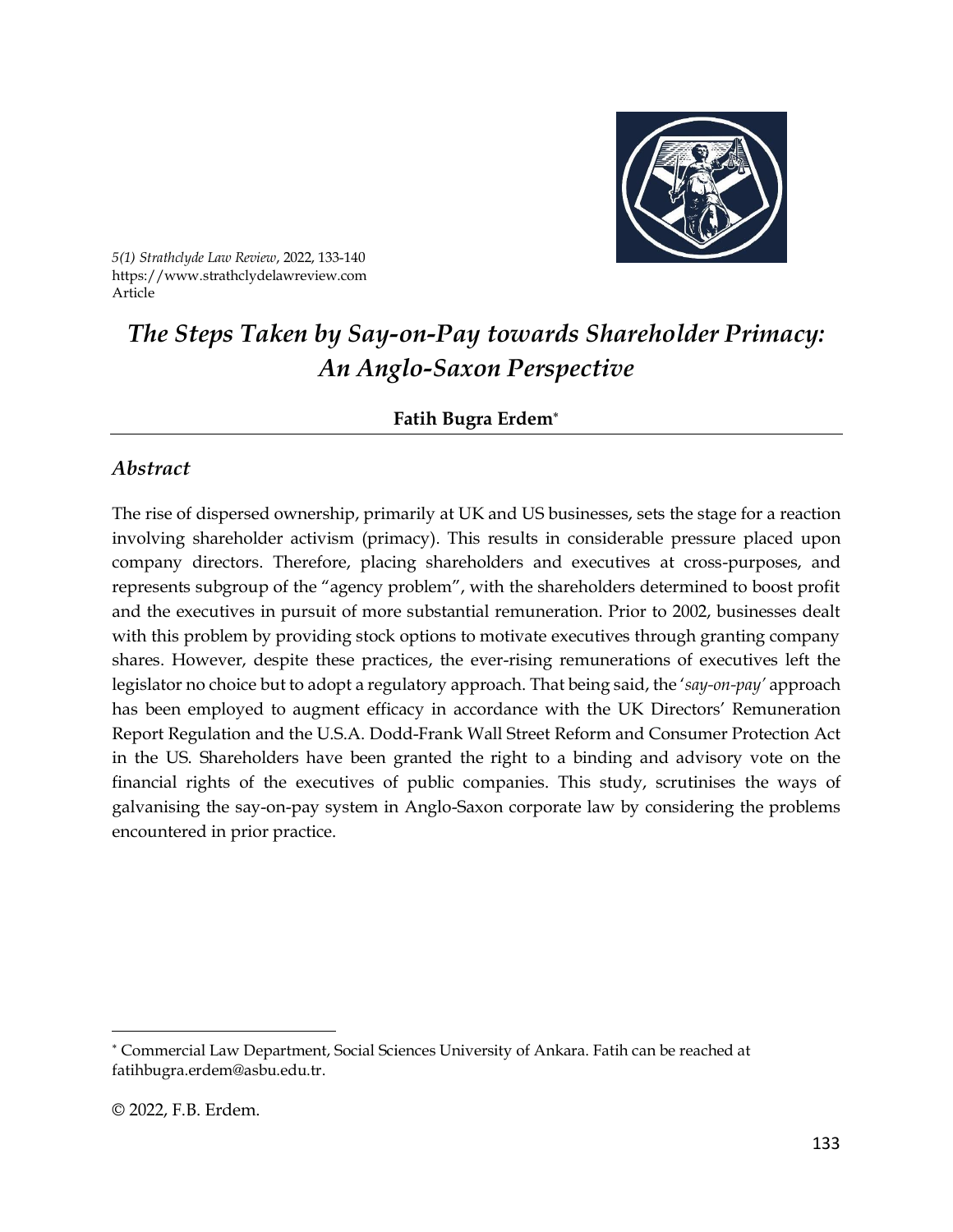## *Introduction*

Dispersed ownership for companies is the new black. <sup>1</sup> This, re-imbodies shareholders' expectations as more profit-oriented, instead of following a trend growth path. In this scheme, known as 'short-termism', shareholders are in expectation from management to continually provide their short-term profits.<sup>2</sup> Executives, on the other hand, carry on their legal duties and responsibilities in a free environment provided that the number of shareholders increases since they do not feel close pressure, as is the case with dominant partners in concentrated company structures. The rise of dispersed ownership sets the stage for shareholder activism (primacy) reactions that tightens the screws on the company directors.

The rapid increase in executive wages in UK businesses necessitates revision of the regulations on the subject.<sup>3</sup> The say-on-pay implementation envisaged in this regard aims to increase the efficiency of shareholders by controlling the company and making management more sensitive to the needs of the shareholders. Say-on-pay rights, introduced *imprimis* in the UK, are widely reported and extensively explored in the Anglo-Saxon literature. 4

 $\overline{a}$ <sup>1</sup> Adriana De La Cruz, Alejandra Medina and Yun Tang, 'Owners of the World's Listed Companies' (OECD Capital Market Series 2019) <https://www.oecd.org/corporate/ca/Owners-of-the-Worlds-Listed-Companies.pdf> accessed 23 February 2022.

<sup>2</sup> Fatih Erdem, 'Short-Termism in Publicly Listed Companies and Corporate Governance' (2021) 70 Annales de la Faculté de Droit d'Istanbul 73-89; Milton Friedman, 'The social responsibility of business is to increase its profits' (New York Times Magazine, 13 September 1970)

<sup>&</sup>lt;https://www.nytimes.com/1970/09/13/archives/a-friedmandoctrine-the-social-responsibility-ofbusiness-is-to.html> accessed 23 February 2022.

<sup>3</sup> Department for Business, Energy and Industrial Strategy, 'Corporate Governance Reform: Green paper' (2016)

<sup>&</sup>lt;https://assets.publishing.service.gov.uk/government/uploads/system/uploads/attachment\_data/file /584013/corporate-governance-reform-green-paper.pdf> accessed 23 February 2022.

<sup>4</sup> Stephen Bainbridge, *Corporate Governance after the Financial Crisis* (OUP 2012) 135; Mary Ellen Carter and Valentina Zamora, 'Shareholder Remuneration Votes and CEO Compensation Design' (Boston University Working Paper 2009)

<sup>&</sup>lt;https://www.researchgate.net/publication/228308283\_Shareholder\_Remuneration\_Votes\_and\_CEO\_C ompensation\_Design> accessed 23 February 2022; Martin Conyon and Graham Sadler, 'Shareholder Voting and Directors' Remuneration Report Legislation: Say on Pay in the UK' (2010) 18(4) Corporate

Governance: An International Review 296; Fabrizio Ferri and David Maber, 'Say on Pay Votes and CEO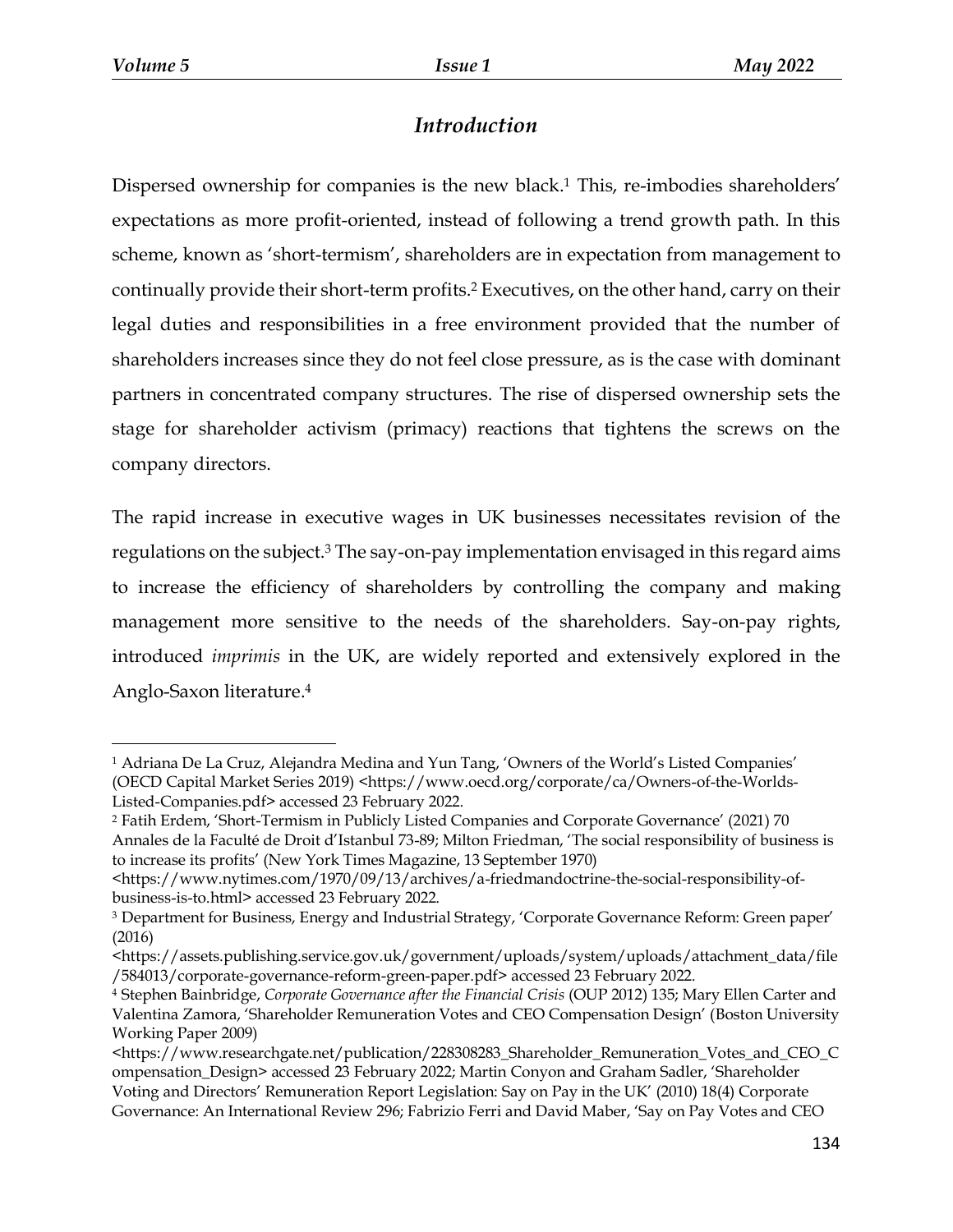### *The Say-on-pay Concept*

The first regulatory initiative, the Cadbury Report, introduced in 1992 specified the "Code of Best Practice" by granting shareholders the right to vote on the financial rights of the company's board of directors. The Cadbury Report also envisages the establishment of a remuneration committee composed of independent board members in listed companies.<sup>5</sup> Ten years later, in 2002, legal adjustments have been enacted regarding the remuneration of executives.<sup>6</sup> Finally, in 2012, amendments made in the Companies Act via the Directors' Remuneration Report Regulations (DRR), the reports prepared regarding the financial rights provided to the executives are divided into two sub-reports, namely Policy Report and Annual Remuneration Report. The legal nature of the votes given by the shareholders regarding these reports are also classified as binding and advisory.<sup>7</sup> However, in the Green Paper: Corporate Governance Reform published by the Department of Business, Energy & Industrial Strategy in 2016, suggested that all or some of the financial rights provided to the executives should be required to be submitted to the binding votes of the shareholders. 8 It is aimed to ensure transparency, increase accountability and strengthen financial rights provided to managers and company performance. <sup>9</sup> British practices spread to other jurisdictions as well, but since this order was stemmed from British company law and shaped within the framework of problems specific to the UK, Gordon claims that on the particular subject in which the British-made

Shareholders Have a Say on Acquisition?' (2021) 33(1) Journal of Applied Corporate Finance 48-57.

Compensation: Evidence from the UK' (2013) 17(2) Review of Finance 527; Christoph van der Elst, 'Answering the say for no pay' in Susan Watson and PM Vasudev, *Innovations in Corporate Governance: Global Perspectives* (Edward Elgar 2017) 151-190; Marco Becht, Andrea Polo and Stefano Rossi, 'Should

<sup>5</sup> The Committee on the Financial Aspects of Corporate Governance and Gee and Co. Ltd., 'The Financial Aspects of Corporate Governance' (1992)

<sup>&</sup>lt;https://ecgi.global/sites/default/files//codes/documents/cadbury.pdf> accessed 23 February 2022. <sup>6</sup> The Directors' Remuneration Report Regulations 2002 (UK Statutory Instruments, 2002 No 1986).

<sup>7</sup> Ibid, Regulation 7, Article 241A.

<sup>8</sup> Ricardo Correa and Ugur Lel, 'Say on Pay Laws, Executive Compensation, Pay Slice, and Firm Valuation Around the World' (2016) 122(3) Journal of Financial Economics 5-6.

<sup>9</sup> Jean Chen and Zhen Zhu, 'Directors' Remuneration in the United Kingdom' in Alexander Kostyuk, Markus Stiglbauer and Dmitrey Govorun (eds), *The Theory and Practice of Directors' Remuneration: New Challenges and Opportunities* (Emerald 2016) 110-111.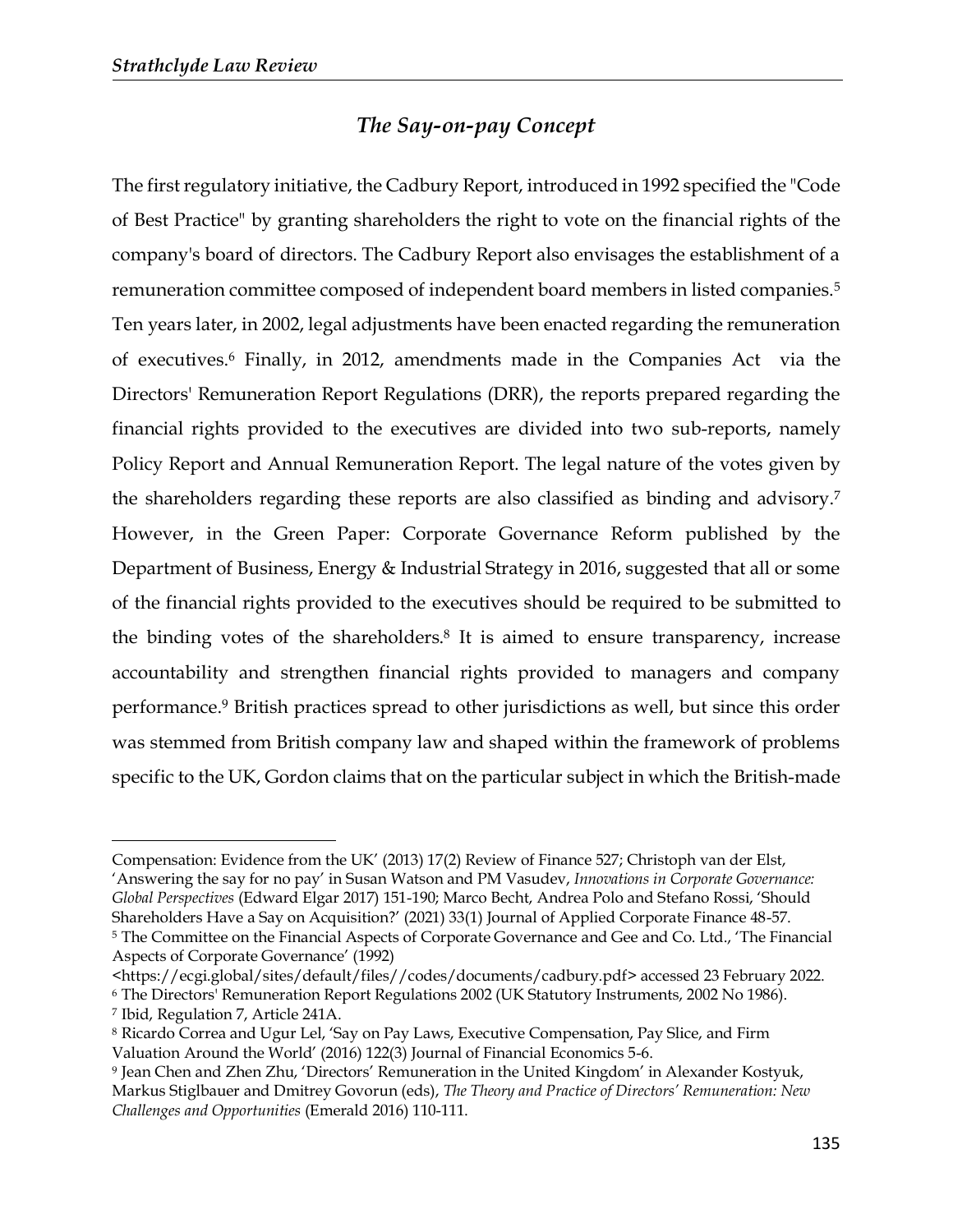$\overline{a}$ 

legal concepts (as such in say-on-pay) found as a remedy may not have the same results provided that they are applied in other countries<sup>10</sup> and also works well in the US application due to the alike perspectives to commercial law.

The Dodd-Frank Wall Street Reform and Consumer Protection Act brings rules regarding the finance sector, the provision  $14(A)$ -(a)(2) has been added to article  $14(A)$  of the Law on Stock Exchanges with Article 951 of the Law. It was clearly regulated that the shareholders should be given voting rights on the financial rights and resignation compensations (golden parachutes) of the senior executives and board members who are on duty. The golden parachute vote is the quasi-indemnity that includes large bonuses to management (who will likely be fired) if a company changes hands. It should also be indicated that stock-buyback<sup>11</sup> would be another solution. In practice, in order to solve this problem, ways such as giving stock options to the managers who are not shareholders in the partnership and paying premiums in proportion to the profits are also used. Another solution has been to increase the efficiency and oversight authority of the shareholders by participating in the decision process in determining the financial rights provided to the managers, which has been effectively implemented in recent years, i.e. say-on-pay.

With the amendments brought by the Dodd-Frank Wall Street Reform and Consumer Protection Act, the independence and role of the remuneration committee has been intensified and partnerships have been obliged to establish a policy for financial rights paid to the company managers. Even though they are advisory, it has been observed that these votes have an impact on the companies; the executives have made changes in their wage packages and begun to seek ways of persuading against criticism. It was understood that the reason why the said financial rights were not accepted by the

<sup>10</sup> Jeffrey Gordon, '"Say On Pay": Cautionary Notes on the UK Experience and the Case for Shareholder Opt-In' (Columbia Law and Economics Working Paper No 336, 2009) 347-351.

<sup>11</sup> Fatih Erdem, 'Stock Buybacks in Public Companies: A Necessity or a Trap?' (2021) 27(2) Marmara Üniversitesi Hukuk Araştırmaları Dergisi 1624-1644.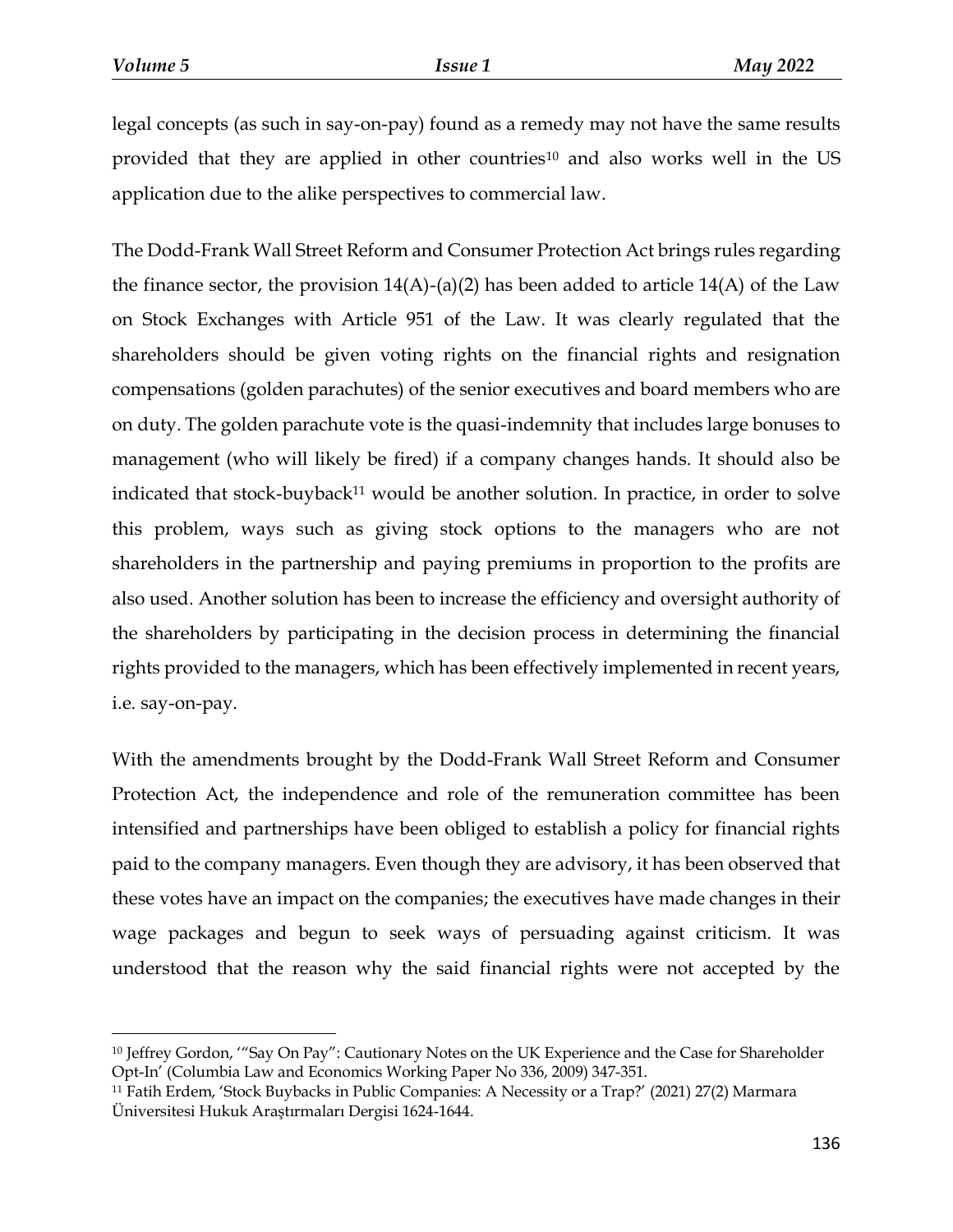shareholders was that the payments were found to be exorbitant when compared to the company's performance. <sup>12</sup> According to research on Russell 3000 and S&P 500 companies, American companies had a say-on-pay report failure rate above 3% in 2021 for the first time in the last 10 years.<sup>13</sup> Although there are authors linking this to COVID-19-related adjustments,<sup>14</sup> other studies state, shareholders prefer to vote negatively in cases where the financial benefits provided to the managers are much higher than the average and payments are incompatible with the performance. <sup>15</sup> However, the say-on-pay concept is not effective as it is seems, as it has the potential to control over sudden increases in remuneration, it is less impactful to turn the tide in terms of the general upward trend in pay rates. 16

#### *The Agency Problem and Shareholder Activism*

The "agency problem" in corporate governance relates to an issue concerning the separation of ownership and control of a company. Within this context, shareholders expect managers to maximize the company value, while managers prioritise maximizing their remunerations.<sup>17</sup> Wilful misconduct by executives pushing company's interests into the background may produce the activities that benefit their own interests instead of increasing the shareholder value and residual claim on the liquidation balance. Therefore,

 $\overline{a}$ 

<sup>16</sup> Brian Cheffins and Randall Thomas, 'Should Shareholders Have a Greater Say Over Executive Pay?: Learning from the US experience' (Vanderbilt Law, Joe C. Davis Research Paper No. 01-6, 2001) <https://papers.ssrn.com/sol3/papers.cfm?abstract\_id=268992> accessed 23 February 2022.

<sup>12</sup> William Allen, Reiner Kraakman and Guhan Subrahamnian, *Commentaries and Cases on the Law of Business Organization* (Wolters Kluwer Law 2012) 337; Susan Berson and Dave Berson, *The Dodd Frank Wall Street Reform and Consumer Protection Act – From Legislation to Litigation* (American Bar Association 2010) 240-241.

<sup>13</sup> Todd Sirras, Justin Beck and Austin Vanbastelaer, '2021 Say on Pay Failures Partly Due to Covid-19 Related Pay Actions' (Harvard Law School Forum on Corporate Governance, 19 June 2021) <https://corpgov.law.harvard.edu/2021/06/19/2021-say-on-pay-failures-partly-due-to-covid-19 related-pay-actions> accessed 23 February 2022.

<sup>14</sup> Ibid.

<sup>15</sup> Randall Thomas and Christopher van der Elst, 'Say on Pay Around the World' (2015) 92(3) Washington University Law Review 665-667.

<sup>17</sup> Udo Braendle and John Katsos, 'Directors' Remuneration and Motivation' in AlexanderKostyuk, Markus Stiglbauer and Dmitrey Govorun (eds), *The Theory and Practice of Directors' Remuneration: New Challenges and Opportunities* (Emerald 2016) 23.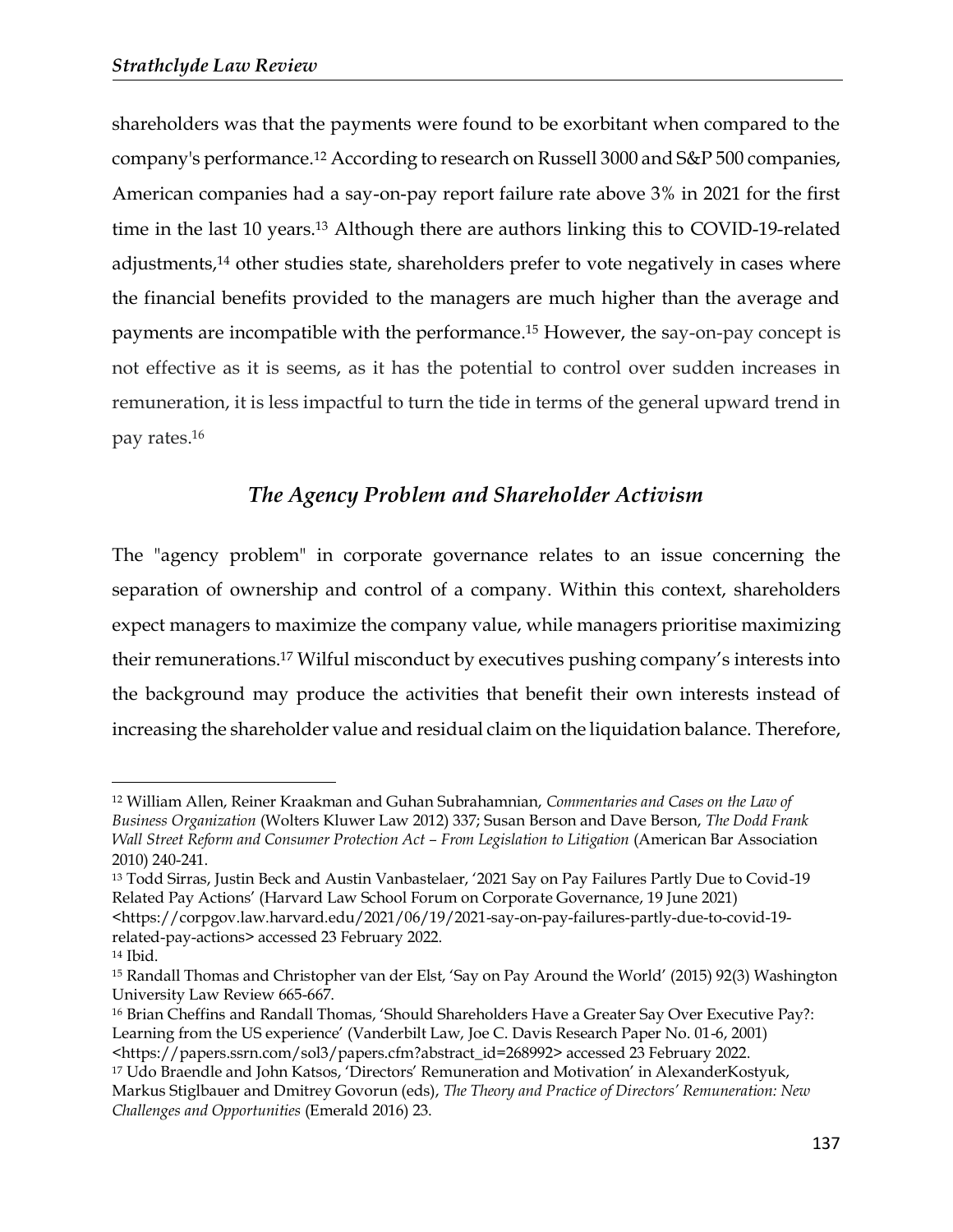the executives' efforts to maintain their current positions may endanger their own interests above the interests of shareholders or the company. 18

From a financial point of view, the interests of executives are generally evaluated by the perception that the company's performance seems well. The agency problem creates a manipulative perception on firm performance. Therefore, obfuscating remuneration reports impacts shareholders to less likely dissent when voting say-on-pay. Nevertheless, the winds have changed when the majority of company shares are held by institutional investors like banks and insurance companies that are more likely to dissent being that reports are not articulable.<sup>19</sup>

The financial rights provided to executives in public and other dispersed ownershipstructured companies have been one of the most controversial issues of corporate governance. In this context, shareholder activism, refers to the need to take control of the company by shareholders to maintain better company performance. In the lack of shareholder activism, it is mostly observed that executives are likely to demonstrate the company's bright side in order to get the best possible remuneration by hindering shareholders. Activist shareholders act with motives to increase the value of the company and getting profit through active control of management. This involvement can be considered a necessity in accordance with the "Stewardship Code",<sup>20</sup> which has brought the obligations of shareholders into a more concrete form. It was aimed that the shareholders should be more involved with the company (have more say rather than a pacified partnership) and fill power gaps in companies with a dispersed ownership

<sup>18</sup> Erdem (n 2).

<sup>19</sup> Bo Qin, Reggy Hooghiemstra and Yu Flora Kuang, 'Does obfuscating excessive CEO pay work? The influence of remuneration report readability on say-on-pay votes' (2017) 47(6) Accounting and Business Research 659-729.

<sup>20</sup> The UK Stewardship Code was firstly introduced in 2010 by the Financial Reporting Council. However, the latest version is released in 2019. See, Financial Reporting Council, 'The UK Stewardship Code 2020' <https://www.frc.org.uk/getattachment/5aae591d-d9d3-4cf4-814a-d14e156a1d87/Stewardship-Code\_Final2.pdf> accessed 23 February 2022.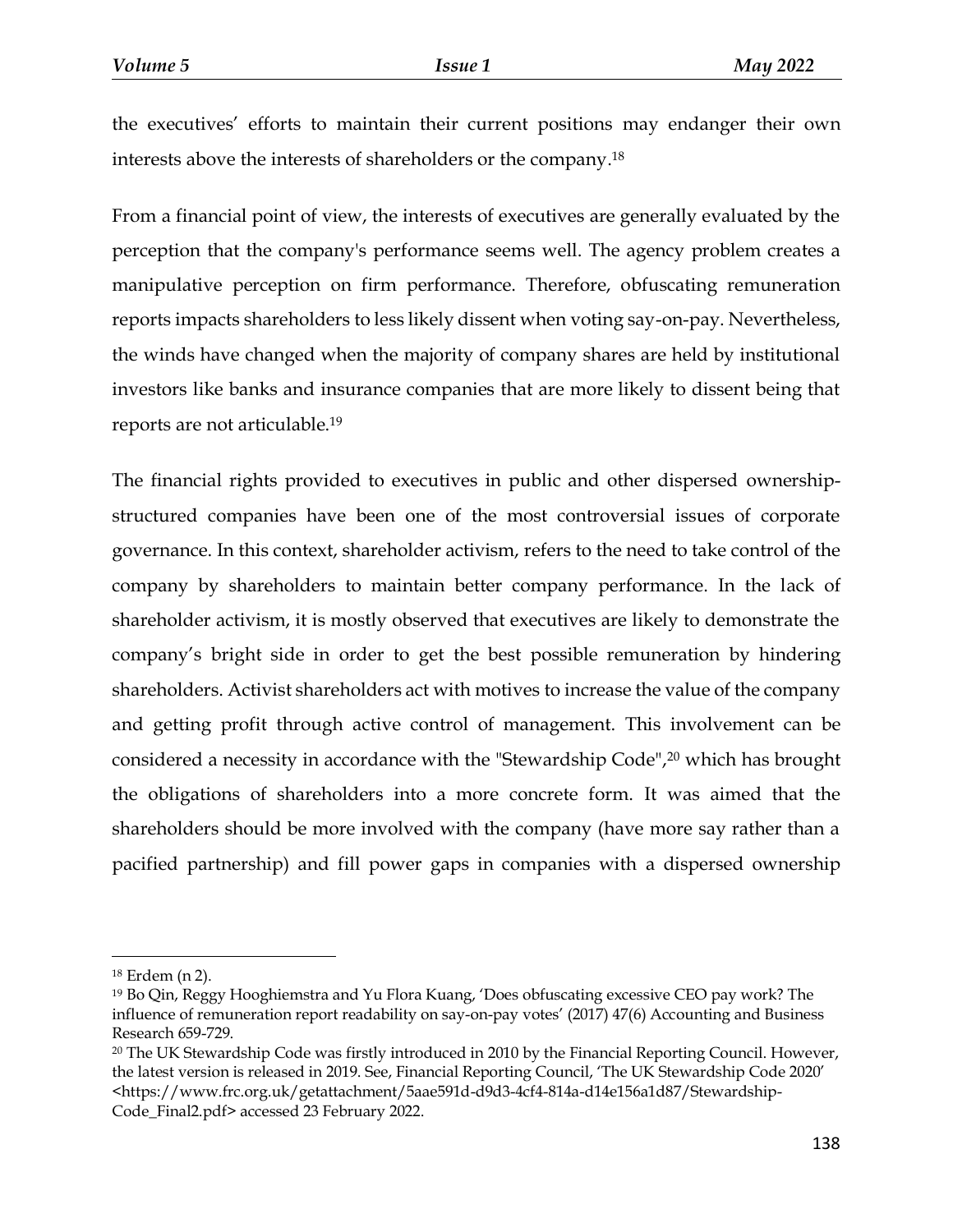structure.<sup>21</sup> One can also interpret this Code as beneficial for short-termism in corporate governance, since it aspires for the long-term sustainability of corporations.

The obligation to the remuneration reporting obligation, occurring since 2002,<sup>22</sup> could be regarded as one of the most effective regulations for British companies that have received the most shareholder activism sparks. The activities of companies and company managers have been made more transparent and accountable. However, the disclosure provided on the basis of these reports was insufficient in reducing the gap between company performance and the remuneration of executives, as spending on the executives has increased even more.<sup>23</sup> In this context, the second revolutionary change was experienced with the 'Executive Pay and Remuneration Bill'<sup>24</sup> in 2013 when shareholders were able to use a binding vote (at least every three years) on the Remuneration policy by making the Directors' Remuneration Report mandatory. However, in practice, it remains difficult to involve institutional shareholders in support of companies' sustainable objectives.

The main problem yet to be resolved is the standpoint of institutional shareholders considering nothing but capital dividend (rather than the continuation of the company) especially the corporate shareholders who have taken over most of the partnership structures. The Stewardship Code initiated the implementation of the 'apply or explain' principle in a voluntary manner (not legally binding). In the context of this soft law, the vulnerability of this system is that the institutional shareholders, who are expected to be activists, bring their obligations weak. 25

<sup>21</sup> Brian Cheffins, *Corporate Ownership and Control: British Business Transformed* (OUP 2008) 344.

<sup>22</sup> The Directors' Remuneration Report Regulations 2002 (2002) No. 1986.

<sup>23</sup> Betty Wu, Iain MacNeil and Katarzyna Chalaczkiewicz-Ladna, ''Say-on-pay' regulations and director remuneration: evidence from the UK in the past two decades' (2020) 20(2) Journal of Corporate Law Studies 541-577.

<sup>24</sup> Executive Pay and Remuneration Bill (2013) Originated in the House of Commons, Session 2013-14. <sup>25</sup> Marc Moore, 'Whispering Sweet Nothings: The Limitations of Informal Conformance in UK Corporate Governance' (2009) 9 Journal of Corporate Law Studies 77.